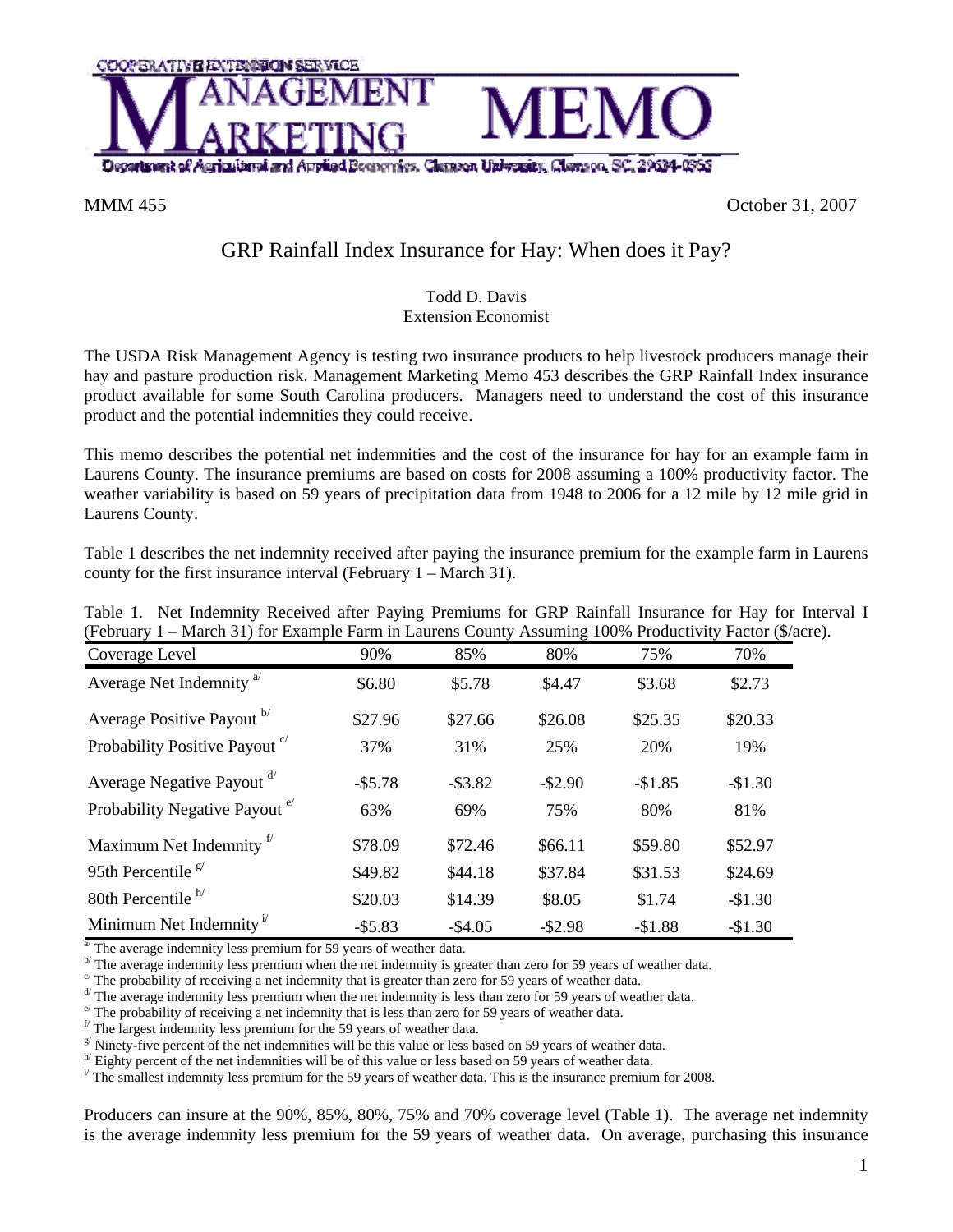provides a positive return above the cost of the insurance due to the government's subsidy of the insurance premium (Table 1). The probability of receiving an indemnity that is greater than the premium ranges from 19% to 37% (Table). When an indemnity is paid that covers the premium, the amount ranges from \$20 - \$28 per acre (Table 1). However, there is a 63% to 81% probability that no indemnity will be paid or the indemnity will not cover the cost of the insurance (Table 1). The largest net indemnity paid based on 59 years of weather data ranges from \$53 - \$78 per acre. The ninety-fifth and eightieth percentiles are listed in Table 1 to illustrate that 95 percent and 80 percent, respectively, of the net indemnities will be equal to or less than these values (Table 1). Managers need to understand that this insurance product will not provide an indemnity every year and there is a risk of paying an insurance premium with not receiving an indemnity. The minimum net indemnity is the cost of the insurance premium on a per acre basis.

Table 2 through Table 6 describes the net indemnities for Interval II through Interval VI. Each table is interpreted the same as Table 1. Notice that the cost of the insurance varies by the interval and the coverage level. You pay less for a lower coverage level but receive less risk protection.

| Table 2. Net Indemnity Received after Paying Premiums for GRP Rainfall Insurance for Hay for Interval II |  |  |  |  |  |
|----------------------------------------------------------------------------------------------------------|--|--|--|--|--|
| (April $1 - May 31$ ) for Example Farm in Laurens County Assuming 100% Productivity Factor (\$/acre).    |  |  |  |  |  |

| $\alpha$ -pin $\alpha$ -narry $\beta$ is a manipier<br>Coverage Level | 90%      | 85%        | 80%        | 75%        | (4.4.44)<br>70% |
|-----------------------------------------------------------------------|----------|------------|------------|------------|-----------------|
| Average Net Indemnity <sup>a</sup>                                    | \$7.69   | \$6.71     | \$5.27     | \$4.26     | \$2.82          |
| Average Positive Payout b                                             | \$32.57  | \$30.17    | \$23.94    | \$18.02    | \$15.48         |
| Probability Positive Payout <sup>c</sup>                              | 37%      | 34%        | 34%        | 34%        | 27%             |
| Average Negative Payout d'                                            | $-57.11$ | $-$ \$5.33 | $-$ \$4.30 | $-$ \$2.80 | $-$1.89$        |
| Probability Negative Payout <sup>e/</sup>                             | 63%      | 66%        | 66%        | 66%        | 73%             |
| Maximum Net Indemnity <sup>f</sup>                                    | \$59.20  | \$53.83    | \$47.59    | \$41.68    | \$35.18         |
| 95th Percentile $\frac{g}{g}$                                         | \$47.83  | \$42.46    | \$36.22    | \$30.31    | \$23.81         |
| 80th Percentile <sup>h/</sup>                                         | \$29.78  | \$24.41    | \$18.18    | \$12.26    | \$5.76          |
| Minimum Net Indemnity <sup><math>1</math></sup>                       | $-57.52$ | $-$5.48$   | $-$ \$4.30 | $-$ \$2.80 | $-$1.89$        |

\*\*See Table 1 for explanation of footnotes.\*\*

|  | Table 3. Net Indemnity Received after Paying Premiums for GRP Rainfall Insurance for Hay for Interval III |  |  |  |  |  |  |  |
|--|-----------------------------------------------------------------------------------------------------------|--|--|--|--|--|--|--|
|  | (June 1 – July 31) for Example Farm in Laurens County Assuming 100% Productivity Factor (\$/acre).        |  |  |  |  |  |  |  |

| Coverage Level                                     | 90%      | 85%        | 80%        | 75%        | 70%        |
|----------------------------------------------------|----------|------------|------------|------------|------------|
| Average Net Indemnity <sup>a</sup>                 | \$7.04   | \$6.23     | \$5.01     | \$4.25     | \$2.99     |
| Average Positive Payout b                          | \$34.80  | \$33.05    | \$26.76    | \$20.85    | \$18.09    |
| Probability Positive Payout <sup>c</sup>           | 34%      | 31%        | 31%        | 31%        | 25%        |
| Average Negative Payout d'                         | $-57.20$ | $-$ \$5.54 | $-$ \$4.54 | $-$ \$3.04 | $-$ \$2.16 |
| Probability Negative Payout <sup>e</sup>           | 66%      | 69%        | 69%        | 69%        | 75%        |
| Maximum Net Indemnity <sup>f</sup>                 | \$80.68  | \$75.30    | \$69.00    | \$63.09    | \$56.55    |
| 95th Percentile $\frac{g}{g}$                      | \$54.51  | \$49.13    | \$42.83    | \$36.92    | \$30.39    |
| 80th Percentile $h$ <sup><math>\prime</math></sup> | \$30.89  | \$25.51    | \$19.21    | \$13.30    | \$6.77     |
| Minimum Net Indemnity <sup><math>1</math></sup>    | $-$7.69$ | $-$ \$5.66 | $-$4.54$   | $-$ \$3.04 | $-$ \$2.16 |

\*\*See Table 1 for explanation of footnotes.\*\*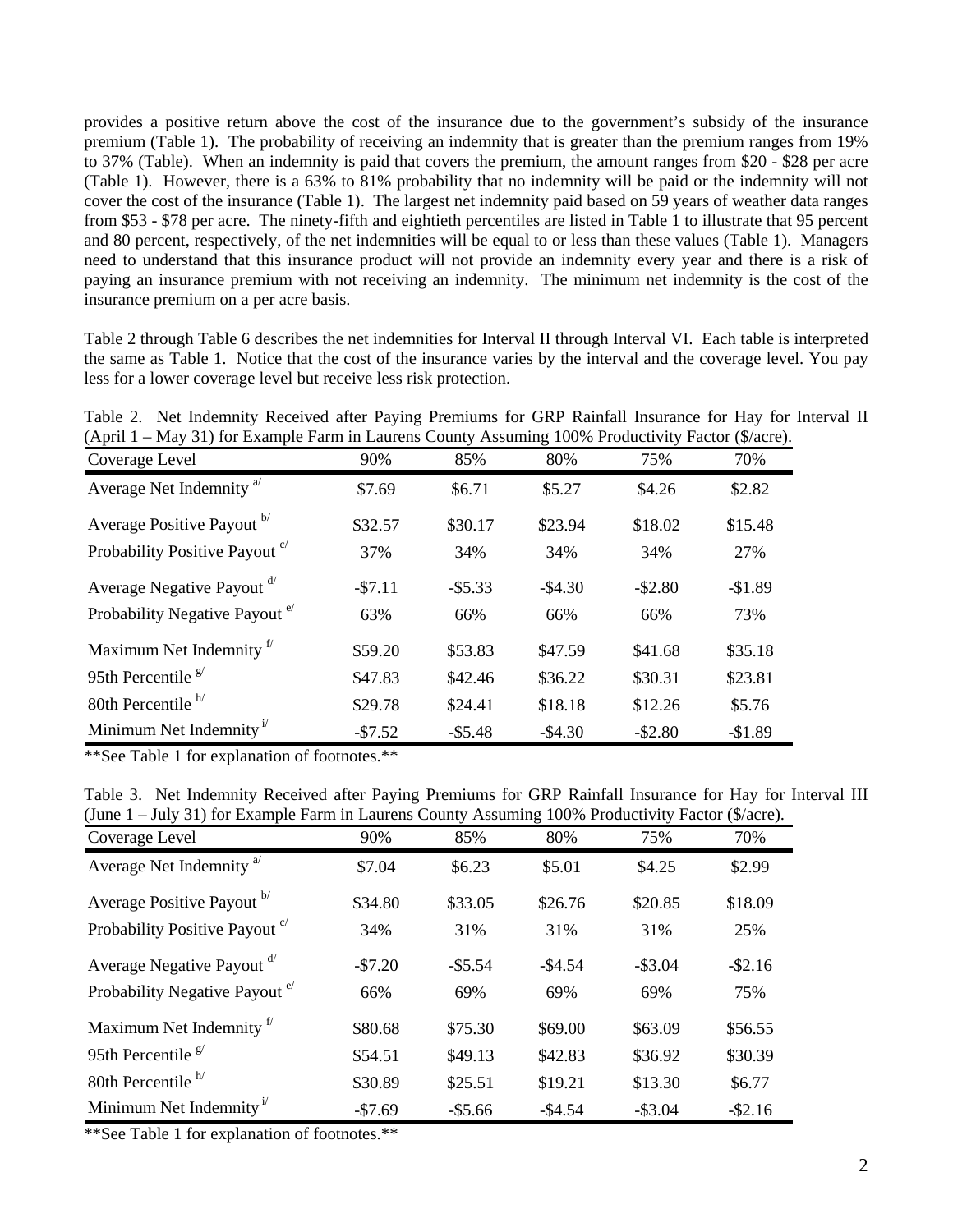| Coverage Level                                  | 90%      | 85%        | 80%      | 75%        | 70%        |
|-------------------------------------------------|----------|------------|----------|------------|------------|
| Average Net Indemnity <sup>a</sup>              | \$6.85   | \$6.26     | \$5.04   | \$4.35     | \$3.23     |
| Average Positive Payout b                       | \$36.79  | \$33.04    | \$28.62  | \$26.15    | \$22.87    |
| Probability Positive Payout <sup>c</sup>        | 32%      | 31%        | 29%      | 25%        | 22%        |
| Average Negative Payout d'                      | $-$7.37$ | $-$ \$5.50 | $-$4.50$ | $-$ \$3.08 | $-$ \$2.31 |
| Probability Negative Payout <sup>e</sup>        | 68%      | 69%        | 71%      | 75%        | 78%        |
| Maximum Net Indemnity <sup>f</sup>              | \$101.37 | \$95.82    | \$89.50  | \$83.49    | \$76.83    |
| 95th Percentile $\frac{g}{g}$                   | \$58.09  | \$52.54    | \$46.22  | \$40.21    | \$33.55    |
| 80th Percentile <sup>h/</sup>                   | \$30.05  | \$24.50    | \$18.19  | \$12.17    | \$5.51     |
| Minimum Net Indemnity <sup><math>1</math></sup> | $-$7.46$ | $-$ \$5.60 | $-$4.50$ | $-$ \$3.10 | $-$ \$2.35 |

Table 4 Net Indemnity Received after Paying Premiums for GRP Rainfall Insurance for Hay for Interval IV (August 1 – September 30) for Example Farm in Laurens County Assuming 100% Productivity Factor (\$/acre).

\*\*See Table 1 for explanation of footnotes.\*\*

| Table 5. Net Indemnity Received after Paying Premiums for GRP Rainfall Insurance for Hay for Interval V   |  |  |  |  |  |
|-----------------------------------------------------------------------------------------------------------|--|--|--|--|--|
| (October 1 – November 30) for Example Farm in Laurens County Assuming 100% Productivity Factor (\$/acre). |  |  |  |  |  |

| Coverage Level                                | 90%       | 85%        | 80%        | 75%      | 70%        |
|-----------------------------------------------|-----------|------------|------------|----------|------------|
| Average Net Indemnity <sup>a</sup>            | \$9.77    | \$9.07     | \$7.53     | \$6.74   | \$5.24     |
| Average Positive Payout b                     | \$40.89   | \$35.91    | \$31.52    | \$29.01  | \$23.93    |
| Probability Positive Payout <sup>c</sup>      | 39%       | 39%        | 37%        | 34%      | 32%        |
| Average Negative Payout <sup>d/</sup>         | $-$10.11$ | $-$ \$8.08 | $-$ \$6.73 | $-$4.67$ | $-$ \$3.64 |
| Probability Negative Payout <sup>e/</sup>     | 61%       | 61%        | 63%        | 66%      | 68%        |
| Maximum Net Indemnity <sup>f</sup>            | \$87.43   | \$82.44    | \$76.43    | \$71.00  | \$64.65    |
| 95th Percentile $\frac{g}{g}$                 | \$62.25   | \$57.27    | \$51.25    | \$45.82  | \$39.48    |
| 80th Percentile $h$ <sup><math>h</math></sup> | \$39.74   | \$34.76    | \$28.75    | \$23.31  | \$16.97    |
| Minimum Net Indemnity <sup>1</sup>            | $-$10.58$ | $-$ \$8.15 | $-$ \$6.75 | $-$4.77$ | $-$ \$3.70 |

\*\*See Table 1 for explanation of footnotes.\*\*